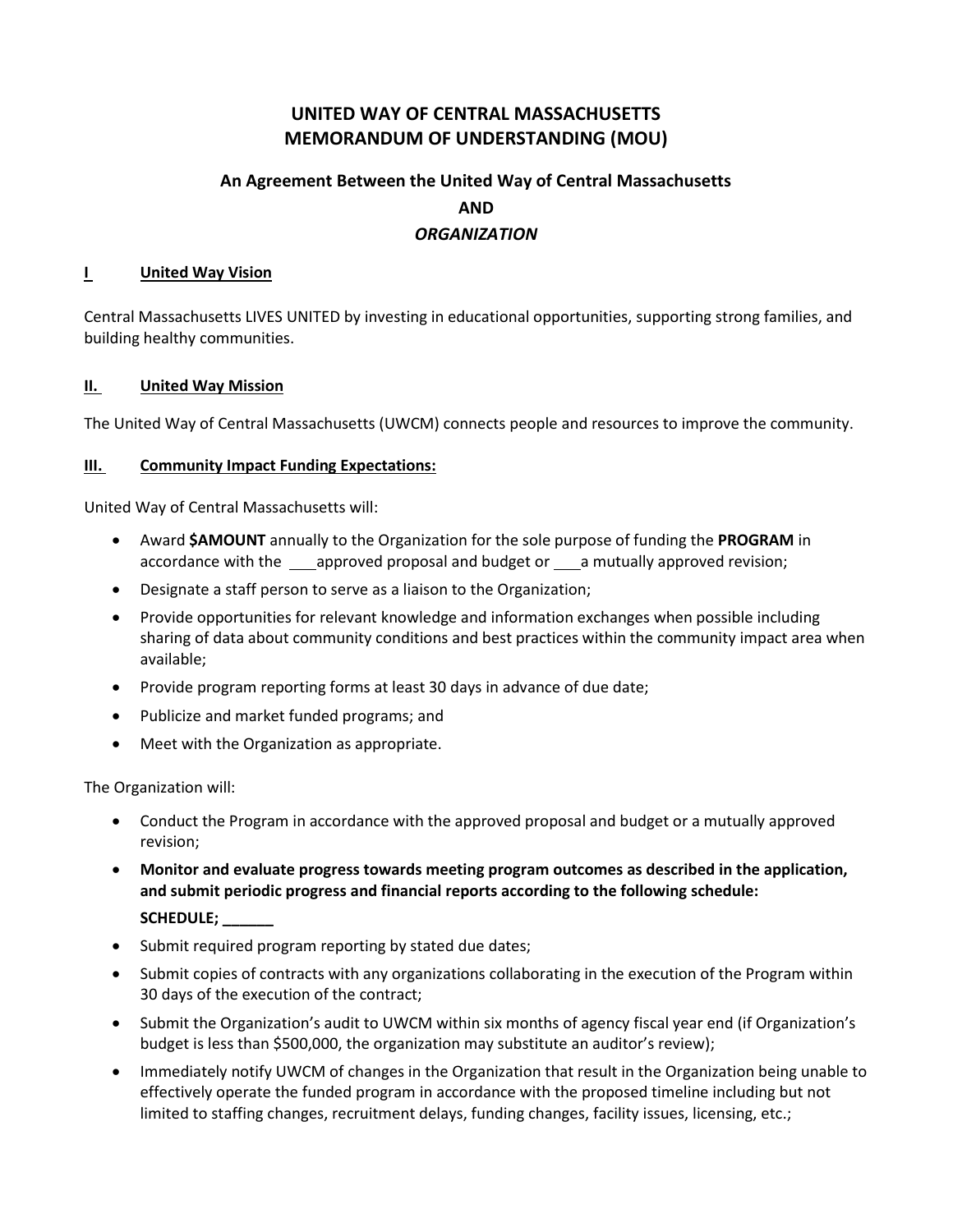- Maintain its eligibility to receive funding by adhering to the Organizational Assurances stated in Section VII of this document;
- Acknowledge United Way of Central Massachusetts' *Women's Initiative* support in publications, social media, publicity and other means as possible, including at events where this program is featured, and adhere to the United Way fundraising and promotions policy;
- **Actively participate in any educational and/or peer networking events (i.e. ongoing United Service Executives –USE–meetings, The Women's Initiative member celebration in June and Stepping Up for Girls in September, Investing in Girls Alliance) sponsored by the United Way of Central Massachusetts, and by extension the** *Women's Initiative***, and share expertise and information about the funded program model; \_\_\_\_\_\_**

## **IV. Special Considerations**

- **Agreed upon revision: IF ANY**
- **UWCM Campaign Consideration: The second year funding amount will be dependent on UWCM Campaign receipts. If less Campaign revenue is available, at its discretion UWCM reserves the right to adjust the Program's award amount for the second year of funding. \_\_\_\_\_\_**

## **V. Termination of Funding**

UWCM reserves the right at any time during the fiscal year to reduce, suspend or terminate the funding of Organization's Program if, in the sole opinion of the UWCM, any of the following performance conditions occurs:

- Failure on the part of the Organization to deliver the Program as presented in the proposal or agreed upon revision;
- Significant changes in conditions that result in the Organization being unable to effectively operate this Program;
- The occurrence of illegal or unethical conduct within the Organization and/or noncompliance with federal, state or local laws and regulations;
- Failure on the part of the Organization to adhere to UWCM's Organizational Assurances;
- Failure on the part of the Organization to adhere to reporting requirements set forth in this MOU.

## **VI. Duration of Agreement**

The term of this agreement shall be for **two (2) years**, commencing **DATE until DATE.**

- Either party has the right to terminate this agreement upon sixty days written notice to the other party.
- Either party has the right to terminate this agreement upon thirty days written notice to the other party in the event that the other party breaches this Memorandum of Understanding or defaults in the performance of any of its obligations hereunder.

#### **VII. Certification of Organizational Assurances**

This section applies only to the Organization.